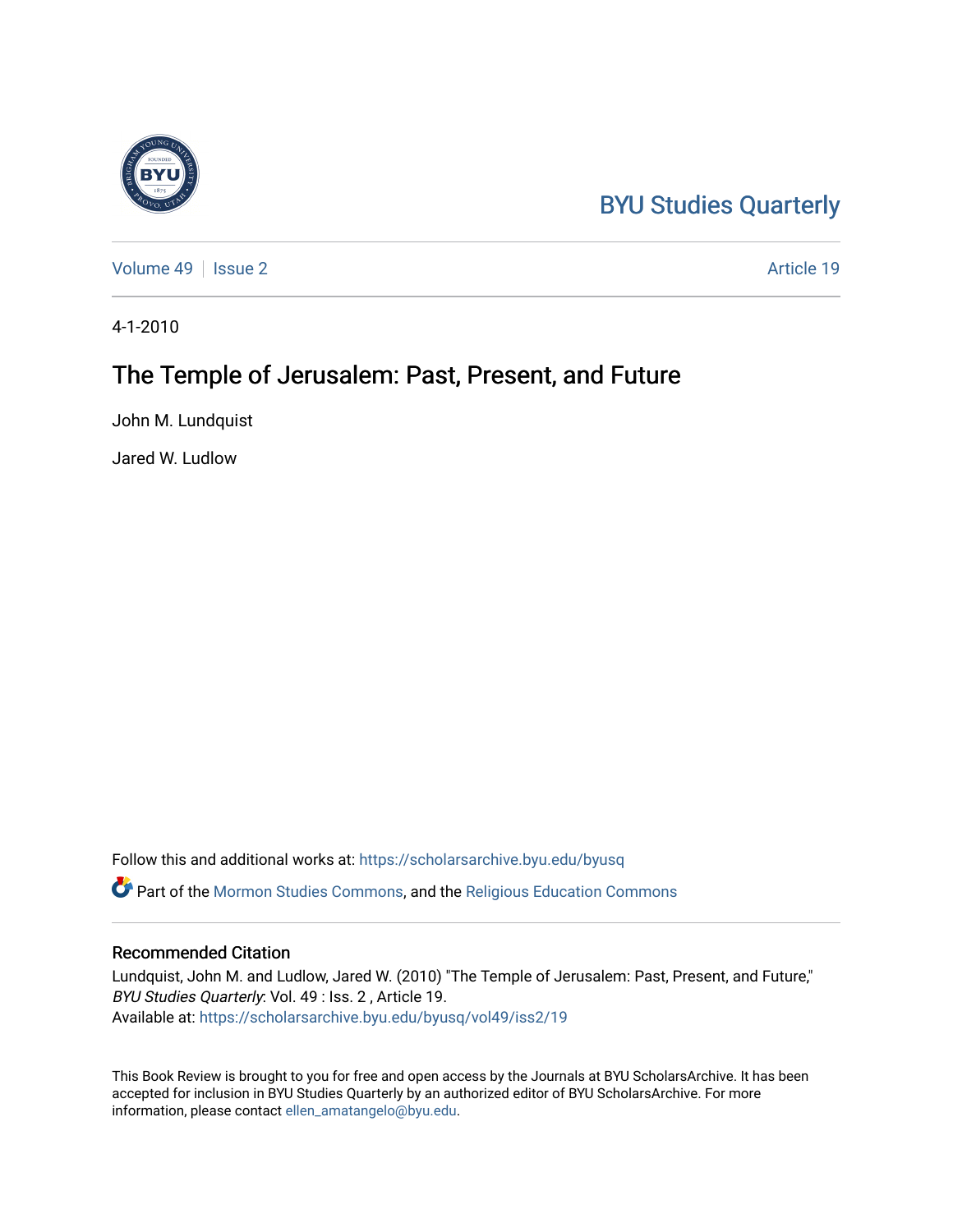John M. Lundquist. *The Temple of Jerusalem: Past, Present, and Future.* Westport, Conn: Praeger Publishing, 2008

Reviewed by Jared W. Ludlow

John M. Lundquist is the Susan and Douglas Dillon Chief Librarian of<br>the Asian and Middle Eastern Division of the Humanities and Social Tohn M. Lundquist is the Susan and Douglas Dillon Chief Librarian of Sciences Library within the New York Public Library. He has written many books and articles on diverse subjects for both general and Latter-day Saint audiences. The title of this book—*The Temple of Jerusalem: Past, Present, and Future*—captures well the scope of Lundquist's work. He addresses the role of the Jerusalem temple in ancient Israelite society, its role in the contemporary world, and the prophecies and apocalyptic notions about its future. The book mostly focuses on the ancient temple and its different phases, as well as its meaning to Western religious communities—Judaism, Christianity, and Islam—covering six of the eight chapters. In addition to these chapters, one chapter discusses the meaning of the temple in our day, and one looks at the influence of the future temple on Jewish, Christian, and Islamic apocalyptic ideas.

The book incorporates complex archaeological, architectural, and typological discussions of the Jerusalem temple in comparison with other ancient Near Eastern temples, vocabulary, mythologies, rituals, and cosmologies. Since there are no "architectural or decorative or archaeological remains from this Temple known to have survived to the present time" (xvi), Lundquist relies heavily on textual accounts from "scriptural and historical records, as well as eyewitness accounts from ancient times" (xvi–xvii). He also looks at the archaeological excavations from the Syro-Palestinian cultural area to learn more about the Jerusalem temple through comparison with other temples of the same period.

There is a persistent view among the ancients, highlighted by Lundquist, that an earthly temple is in the image of a heavenly temple and

184 *BYU Studies 9, no. 2 (210)*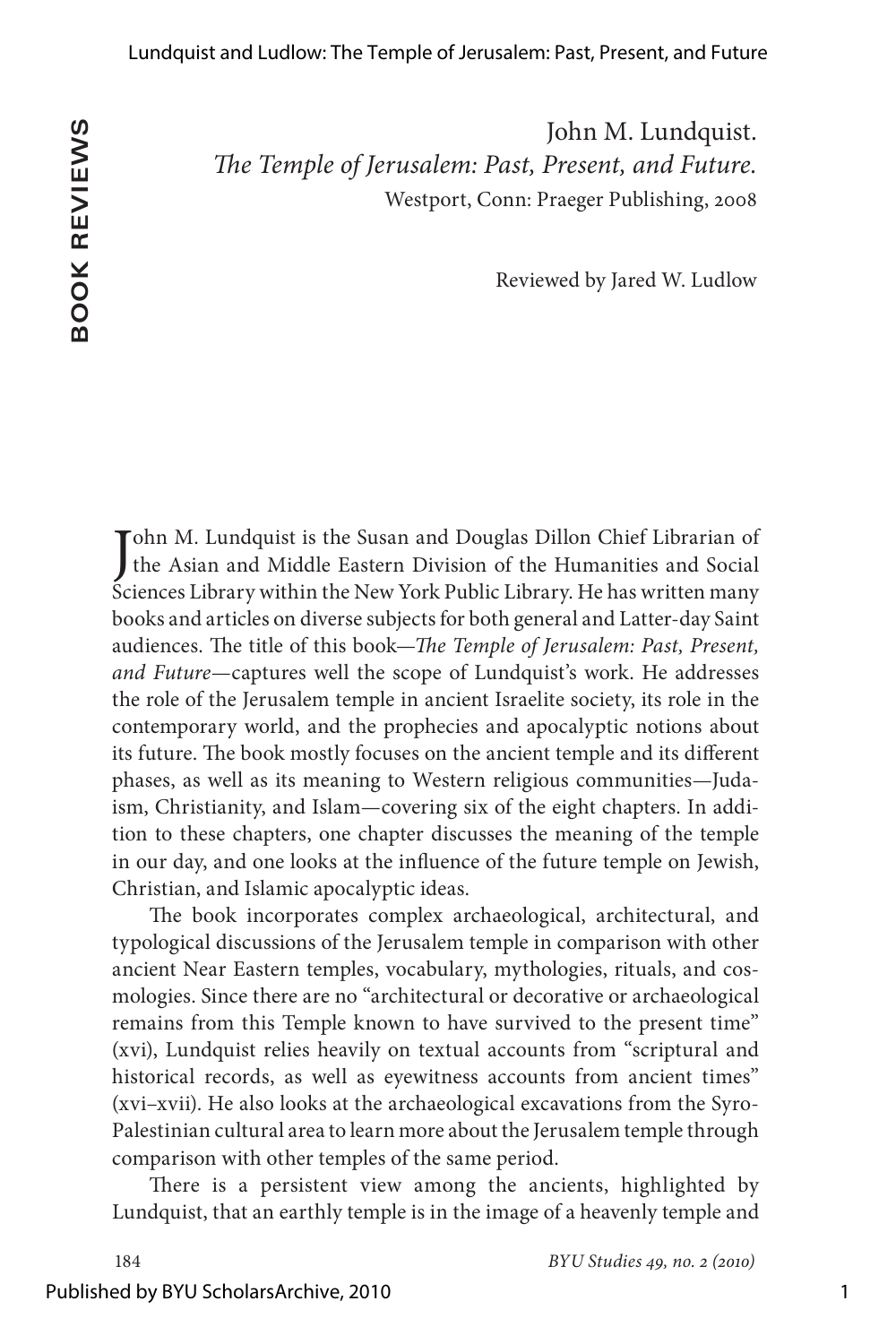often marks the site of creation. As such, its location is immovable and its sanctity must be maintained. The earthly temple is usually divided into three distinct architectural units: the porch or vestibule (*'ulam*), the cella or nave (*heikal*), and the inner sanctuary or Holy of Holies (*debir*). The innermost sanctuary is "heaven on earth," the "throne of God" on earth (17, 19). An interesting point the author returns to often is the possibility that the *debir* maintained its tentlike quality from the earlier Tabernacle because it was made (or lined) with cedar wood and was perhaps initially divided by wooden doors (and later by a tapestry veil). In other words, the ten-meter cube was treated as a separate unit and placed within the stone structure of Solomon's Temple. Within the *debir*, of course, was the Ark of the Covenant, the puzzling details of which Lundquist introduces but can give little resolution. There are simply too many unknowns about the size and placement, form of the cherubim and poles, and the final loss of the Ark to satisfy our scholarly or religious curiosity about it. The absence of the Ark of the Covenant in the Second Temple Period raises perplexing questions about how the Israelites reconciled this loss with their theology and practice of sacred space. What was once viewed as God's throne on earth and a central part of the yearly purification on the Day of Atonement was now gone, yet the temple remained the central focus of Israel's worship. Within Second Temple literature, there is a more developed theory of the temple, or temple ideology, as Lundquist likes to call it; these later writers were more interested in the primordiality and cosmic scope of the temple rather than its physical construction on earth.

Lundquist strongly pushes the notion that the Jerusalem temple influenced, and continues to influence, Western religious tradition through the temple's lingering memory in Jewish, Christian, and Muslim architecture and thought. The Jews primarily spiritualized the temple in their synagogue worship. The Christians, he argues, superceded the Temple Mount with first the Church of the Holy Sepulchre and then Saint Peter's tomb in Rome because Jesus' sacrifice removed the need for the temple sacrificial system.

The Crusades ignited a new focus on the ancient temple and created new movements (such as the Knights Templar and Masons) that were supposedly patterned on the ancient temple's initiatory rituals. These rites were not really discussed in the first part of the book when Lundquist talked about the actual temple and the worship that took place within its walls. The Muslims were heirs to the biblical tradition as well as believers in significant events that occurred at the former site of the temple during the ministry of Muhammad. As such they transformed the mount into a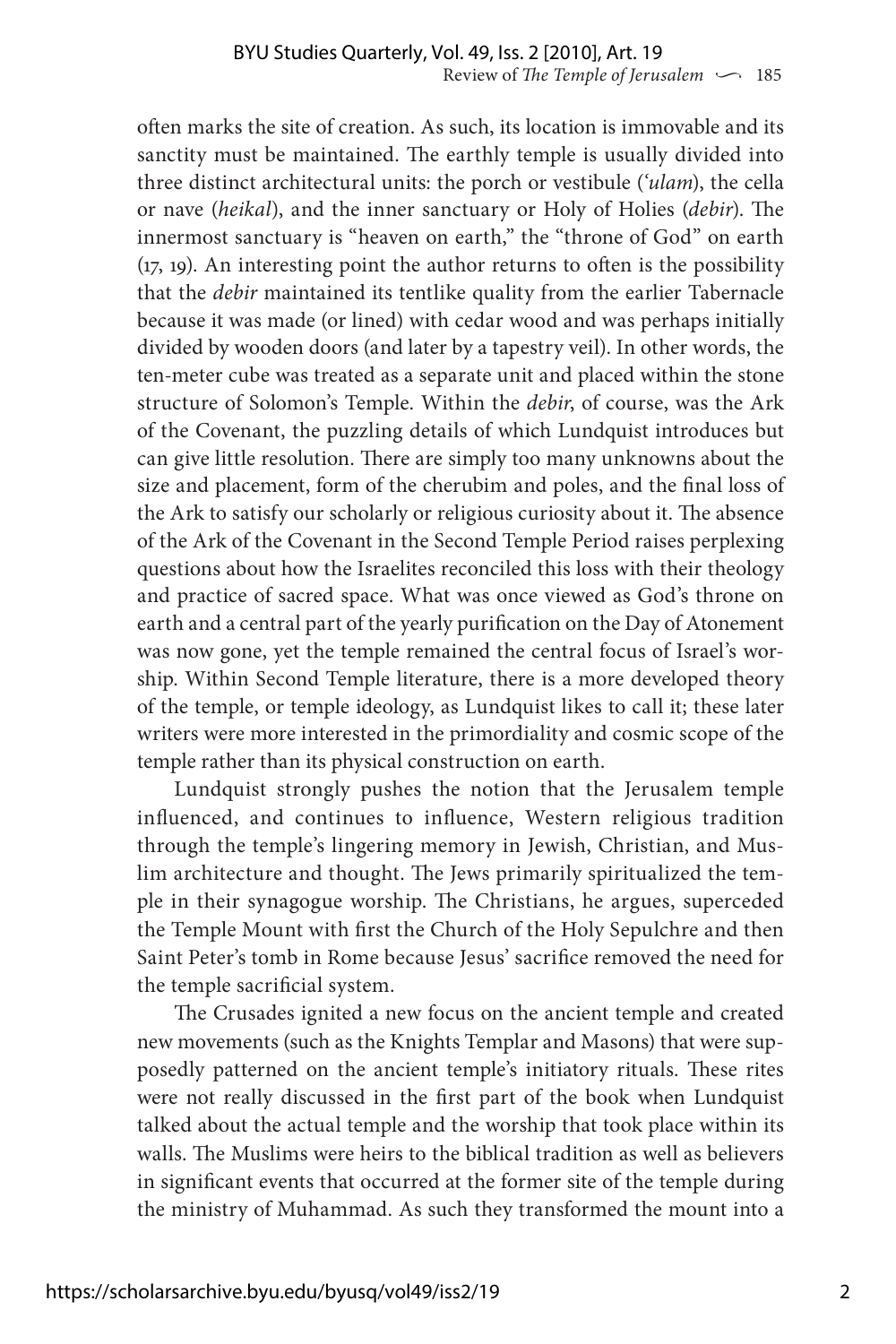$186 \sim$  *BYU Studies* Lundquist and Ludlow: The Temple of Jerusalem: Past, Present, and Future

Muslim worship site with the Dome of the Rock and the al-Aqsa mosques, both of which still stand today, centuries later.

While reading the book, I frequently felt frustrated that there were no diagrams and reconstructions of the architectural temple components being discussed. It was often hard to visualize exactly how the different parts of the temple fit together, such as the annex surrounding the *heikal* and the *debir* discussed on page 22. There were also several places in the text where the ordering of material lacked logic. For example, on page 24, the author presents three common theories about the exact location of the ancient Jerusalem temple on the current Temple Mount. He mentions a southern possibility but does not return to it, and then he jumps back and forth between a northern possibility and the current location of the Dome of the Rock. I would have found it easier to follow the discussion if each theory were presented in sequence. Furthermore, for those less familiar with biblical criticism, Lundquist's use of academic terminology, such as the P document and the Deuteronomic editor, could be confusing. The author does give a brief description of some of these textual critical aspects later (31), but a discussion of the term when he first introduces it would be more helpful. Another difficulty with the published book is that the endnotes are included in the back, broken down only by chapter number, without page ranges for the notes or even chapter titles. If readers do not remember the chapter number in which they are reading, they will have to flip back and forth to find the right endnote.

Although the Jerusalem temple was certainly preeminent and the model for all Israelite temple worship, I feel the author too easily dismissed other ancient Israelite and Jewish temple worship sites such as those at Arad and Elephantine. It would have been interesting and informative if the author would have explored their possible meaning, function, and relationship to the Jerusalem temple within the temple ideology he explained.

For LDS readers hoping to gain more insights into current LDS temple practice, this book will probably disappoint. Lundquist is more interested in the symbolism of the temple structure itself, not about what goes on inside the temple. However, the first few chapters provide a detailed background of the construction and world of the first temple (somewhat repetitively between the first two chapters), so those who may want the Old Testament fleshed out on these matters can find much of value. Also, the discussion on Christian views of the temple in the Middle Ages can provide some insight into similarities between Masons and Mormons.

The last chapter dives into prophecies about the future of Jerusalem and its temple, which provides interesting discussions on passages of scripture. In a world of potential religious conflict among Western religions, the